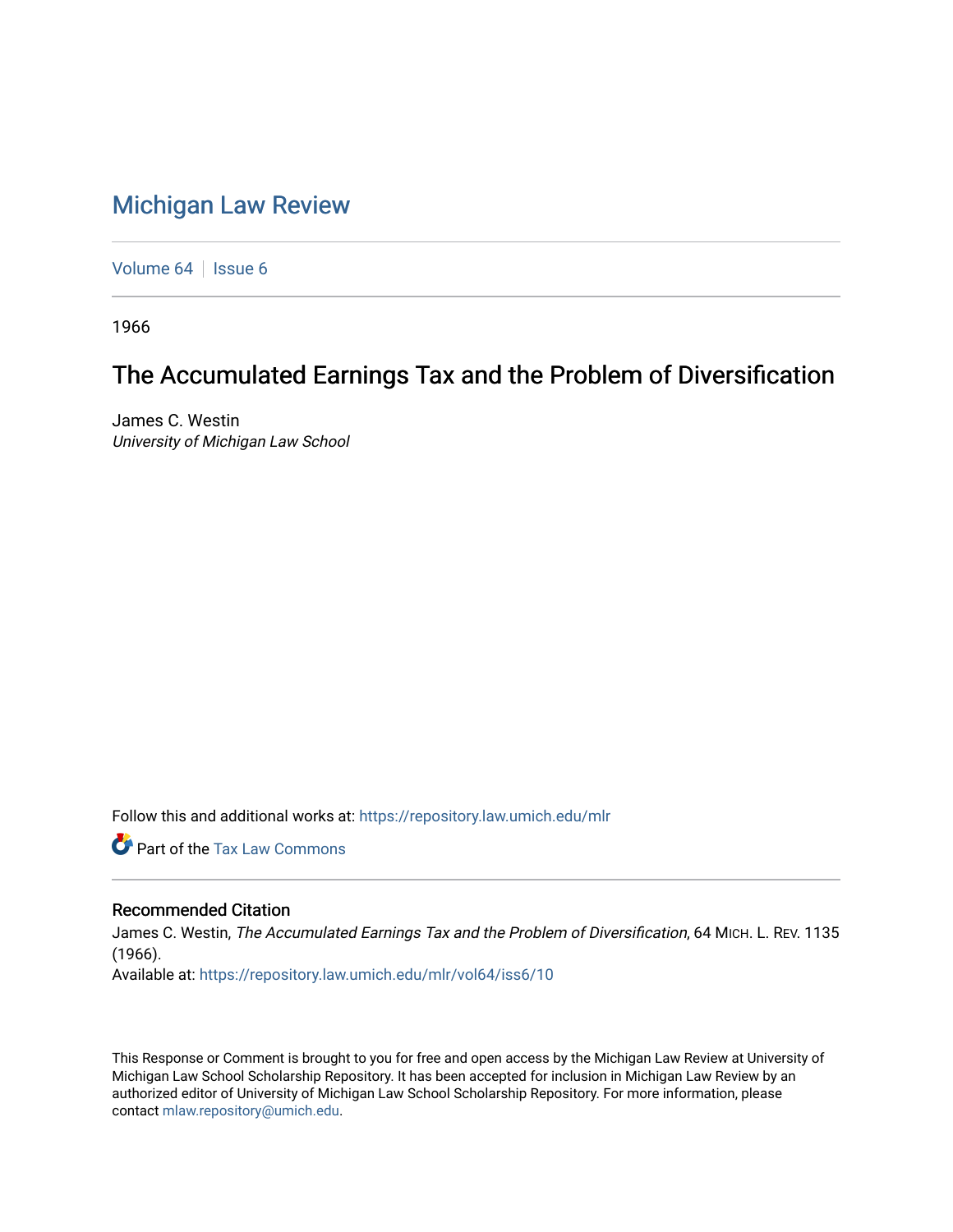## **The Accumulated Earnings Tax and the Problem of Diversification**

Although recent unprecedented growth in the nation's economy has resulted in increased profits for many corporations,<sup>1</sup> the rapidity of technological change and the intensity of competition are making it increasingly difficult for the executives of financially successful corporations to rest on their achievements. Lines of products and even entire businesses may become outmoded over a short period of time. The stability of a static industry may be shaken by- the entry of a progressive new firm. In this context of uncertainty, businessmen must continually seek means of ensuring continued corporate success. One common means is to expand corporate operations into diverse markets. Diversification is not always easy, however. New business opportunities are not always readily available, and when a new opportunity does arise a corporation must be prepared to move swiftly. Thus, liquid funds must be immediately obtainable.2 Corporations planning internal financing of diversification encounter an additional problem. Where funds for diversification are accumulated before specific plans are devised for their use, the corporation-especially a relatively small, family enterprise<sup>3</sup>-risks violating section 531 of the Internal Revenue Code. <sup>4</sup>

The purpose of section 531, prevention of the use of the corporate form to.avoid shareholder taxation, is accomplished by forcing corporations, under threat of a severe penalty tax, to distribute their earnings and profits. Were it not for section 531, corporations could accumulate funds in the corporate coffers so that shareholders could avoid the income tax on dividends, but could later take the funds out at capital gains rates. Shareholders could also use corporate accumulations as a means of income deferral, or, in some cases, as

2. This may be a problem primarily of close corporations since acquisitions by other corporations are frequently accomplished by means of an exchange of stock. This method is usually unavailable for close corporations, however, because of the possibility of dilution of control of the corporation.

3. As is often noted, as a practical matter the § 531 tax is applicable only to closely held corporations since shareholder tax saving is not likely to be the motive for retention where stock is widely held in relatively small lots. In 1954 it was proposed that corporations with more than 1500 shareholders, no one of which held more than  $10\%$  of the stock, be specifically exempted from the operation of § 531. The Senate Finance Committee rejected the proposal, however, since it might be difficult for some "public" corporations to show that no shareholder owned more than 10% of the stock when constructive ownership was considered, and also because § 531 was not usually applied to such corporations. S. REP. No. 1622, 83d Cong., 2d Sess. 69 (1954).

4. "Section 531" is a term commonly used to describe generally the provisions of the Code which deal with improper corporate accumulation of surplus, and the term will be so used in this comment. In actuality, it is §§ 531-37 which work together to determine the applicability of the accumulated earnings penalty tax.

#### [ 1135]

<sup>1.</sup> U.S. BUREAU OF THE CENSUS, U.S. DEP'T OF COMMERCE, STATISTICAL ABSTRACT OF THE UNITED STATES 498 (86th ed. 1965).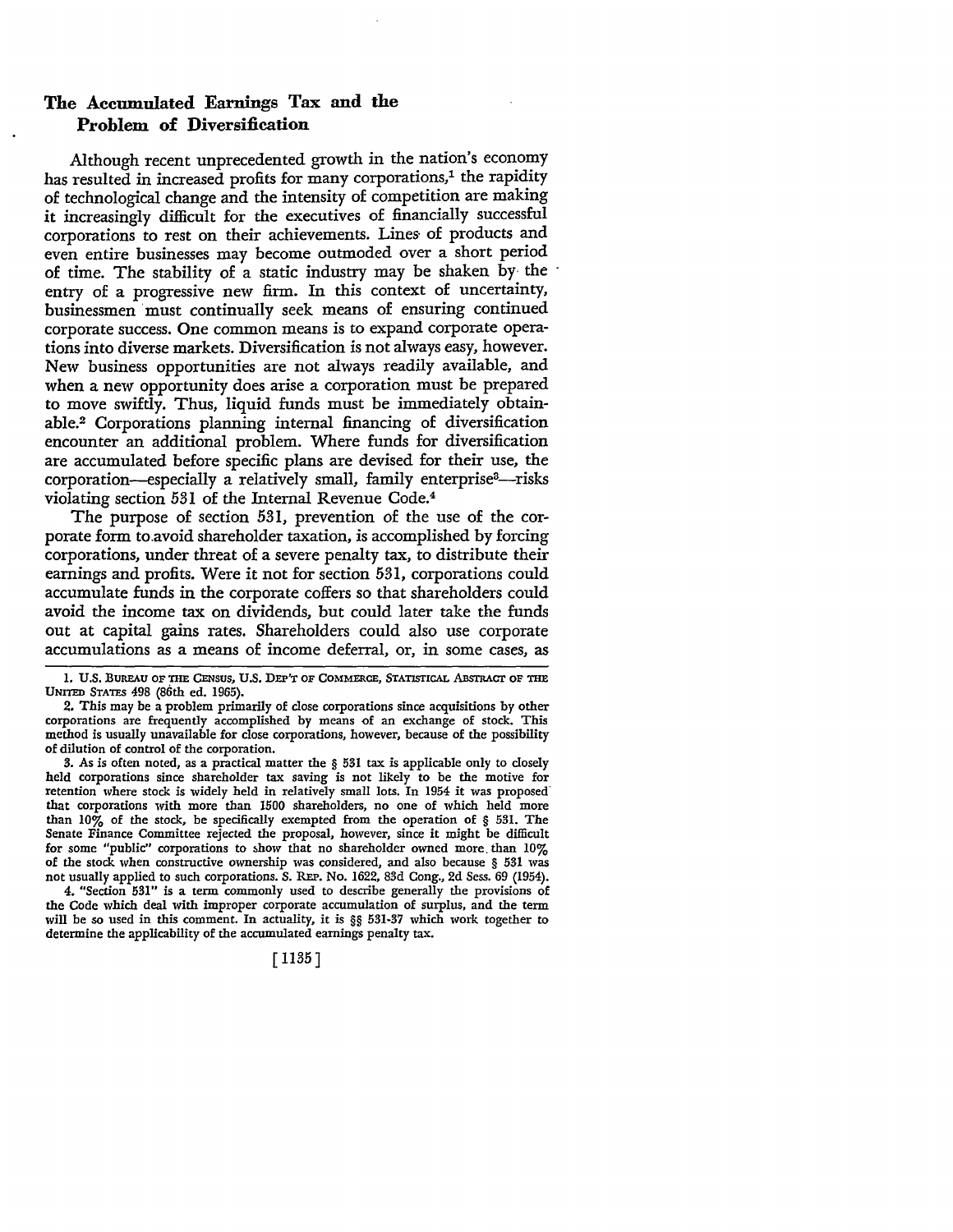a way of awaiting a stepped-up basis of the stock upon death. Section 531 combats these tax avoidance devices by imposing a penalty tax on corporations "formed or availed of for the purpose of avoiding" taxes on shareholders.<sup>5</sup> Although the purpose of tax avoidance is the ultimate test of the applicability of section  $531$ ,<sup>6</sup> the real controversy central to almost all section 531 cases is whether an accumulation of earnings and profits is for the reasonable needs of the business. The reasonableness issue is crucial for two reasons. First, a finding that an accumulation is unreasonable is, under section 533,7 determinative of the purpose to avoid tax, in the absence of a showing to the contrary by the taxpayer. Second, a taxpayer is given credit under section 535(c)8 against its accumulated taxable income for so much of its accumulation as is shown to be "for the reasonable needs of the business."

While diversification is now considered a legitimate corporate need authorizing the accumulation of earnings and profits,<sup>0</sup> the present standards of the Regulations under section 531, which, in general, test the reasonableness of corporate accumulations by the requirement of "specific, definite, and feasible plans"10 for use of

5. The operative provision is § 532(a): "The accumulated earnings tax imposed by section 531 shall apply to every corporation (other than those described in subsection (b) [personal holding companies, foreign personal holding companies, and exempt organizations]) formed or availed of for the purpose of avoiding the income tax with respect to its shareholders or the shareholders of any other corporation, by permitting earnings and profits to accumulate instead of being divided or distributed."

6. There is some conflict whether the purpose to avoid tax must be the "dominant purpose" or merely one of the purposes. The Eighth and Tenth Circuits hold that it must be one of the "determinating" purposes. Kerr-Cochran, Inc. v. Commissioner, 253 F.2d 121 (8th Cir. 1958); World Pub. Co. v. United States, 169 F.2d 186 (10th Cir. 1948). The Second and Fifth Circuits state that it is unnecessary to decide whether it is the dominant or primary purpose. Trico Prods. Corp. v. Commissioner, 187 F.2d 424 (2d Cir. 1943); Barrow Mfg. Co. v. Commissioner, 294 F.2d 79 (5th Cir. 1961). The First Circuit holds that it must be the "dominant" purpose. Commissioner v. Young Motor Co., 316 F.2d 267 (1st Cir. 1963). In the Ninth Circuit, it is sufficient if tax avoidance is "one" of the purposes. Cummins Diesel Sales, Inc. v. United States, 321 F.2d 503 (9th Cir. 1963).

7. INT. REv. CODE OF 1954, § 533(a) provides: "For purposes of section 532, the fact that the earnings and profits of a corporation are permitted to accumulate beyond the reasonable needs of the business shall be determinative of the purpose to avoid the income tax with respect to shareholders, unless the corporation by the preponderance of the evidence shall prove to the contrary."

8. INT. REV. CODE OF 1954, § 535(c) provides in pertinent part: "(1) . . . [T]he accumulated earnings credit is (A) an amount equal to such part of the earnings and profits for the taxable year as are retained for the reasonable needs of the business, minus (B) the deduction allowed by subsection (b) (6) [which deduction is not relevant to the scope of this comment].  $\ldots$  (2) The credit allowable under paragraph (1) shall m no case be less than the amount by which \$100,000 exceeds the accumulated earnings and profits of the corporation at the close of the preceding taxable year."

9. Altman, *Recent Litigation Shows 5Jl Cases Can Be Won Despite Growing Pressure by the IRS, 20 J. TAXATION 130 (1964). Altman suggests that acceptance of* diversification as a legitimate corporate need 1s one of the three major developments in § 531 in the past decade.

10. Treas. Reg. § 1.537-l(b){l) (1959).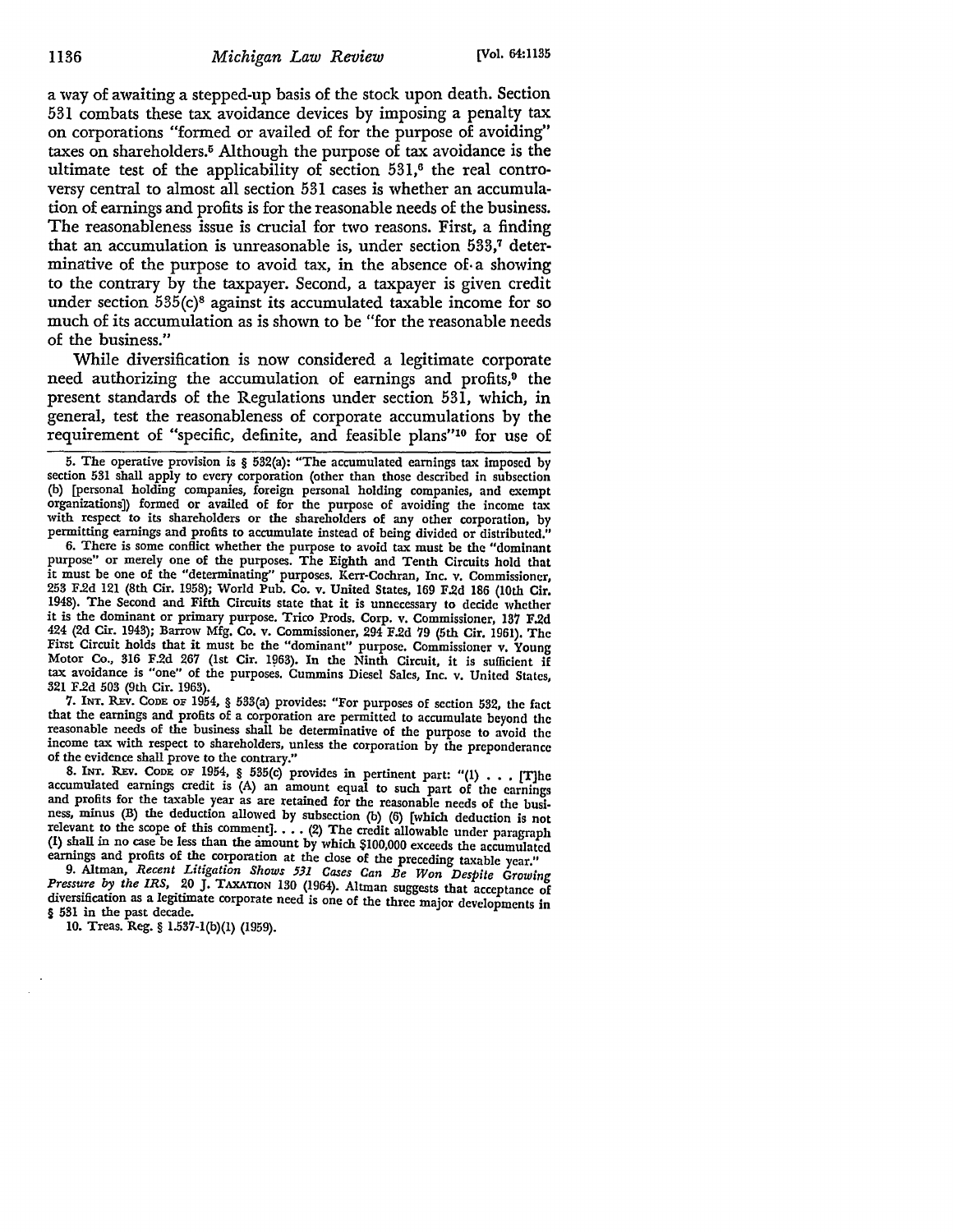the funds, seem too restrictive in terms of the problems of diversification as outlined above. In light of this criticism and of recent developments, the purposes of this comment are (1) to indicate the basic principles of section 531, an understanding of which is vital to corporations anticipating retention of funds for the purpose of diversi: fication; (2) to identify, with respect to the standards guiding the imposition of the accumulated earnings tax, the problems which Congress, the Internal Revenue Service, and the courts have for some time skirted but must now consider forthrightly; and (3) to outline a more realistic approach for testing the application of the accumulated earnings penalty tax.

#### I. THE REQUISITE CORPORATE UNDERSTANDING OF SECTION 531

Much of the difficulty that close corporations encounter in section 531 cases comes from a conceptual confusion arising from the peculiar nature of close corporations. Officers of close corporations are usually the major shareholders, and the corporate form itself is frequently a mere technicality.11 For instance, a business operated for many years as a proprietorship is often managed in exactly the same manner after incorporation. As a result, there is frequently a failure by the corporate officers to distinguish between the business of the corporation and the business of the shareholders, and, in addition, between legitimate corporate diversifying activities and those investment activities which are proper only for individuals.12 Each of these distinctions is vital to a proper understanding of section 531.

The necessity for the distinction between the business of the corporation and the business of its shareholders arises because excessive accumulation is allowed under section 531 only for the reasonable needs of the business of the corporation itself.13 In the case of an "incorporated proprietorship" (or partnership), when the business is operated as a proprietorship its operations could be said to be the business of the proprietor. The earnings of the business are taxed to him, and he is free to use the remainder of the funds as he pleases. Once the business is incorporated, however, the manu-

13. Treas. Reg. § 1.537-I(a) (1959). .

<sup>11.</sup> It has been suggested that treating close corporations as partnerships would go a long way toward solving accumulated earnings problems. See Chommie, *Surtax*  Avoidance and Extra Taxation of Corporate Earnings in the United States, United *Kingdom, and Canada,* 12 TAX L. REv. 279 (1957). ·

<sup>12.</sup> See, *e.g.,* Cummins Diesel Sales, Inc. v. United States, 321 F.2d 503 (9th Cir. 1963); Bardahl Mfg. Corp., P-H 1965 TAX Cr. REP. & MEM. DEC. § 65200; Robert R. Walker, Inc., P-H 1965 TAX CT. REP. & MEM. DEC.  $\oint$  65028. It must be recognized, however, that in some cases the corporate bounds of proper activity are so obviously overstepped as to indicate a deliberate violation of the statute rather than simply a confused concept of the corporation's business. See, *e.g.,* Robert R. Walker, Inc., *supra*  (corporation built a house for its sole shareholder to entertain "business guests').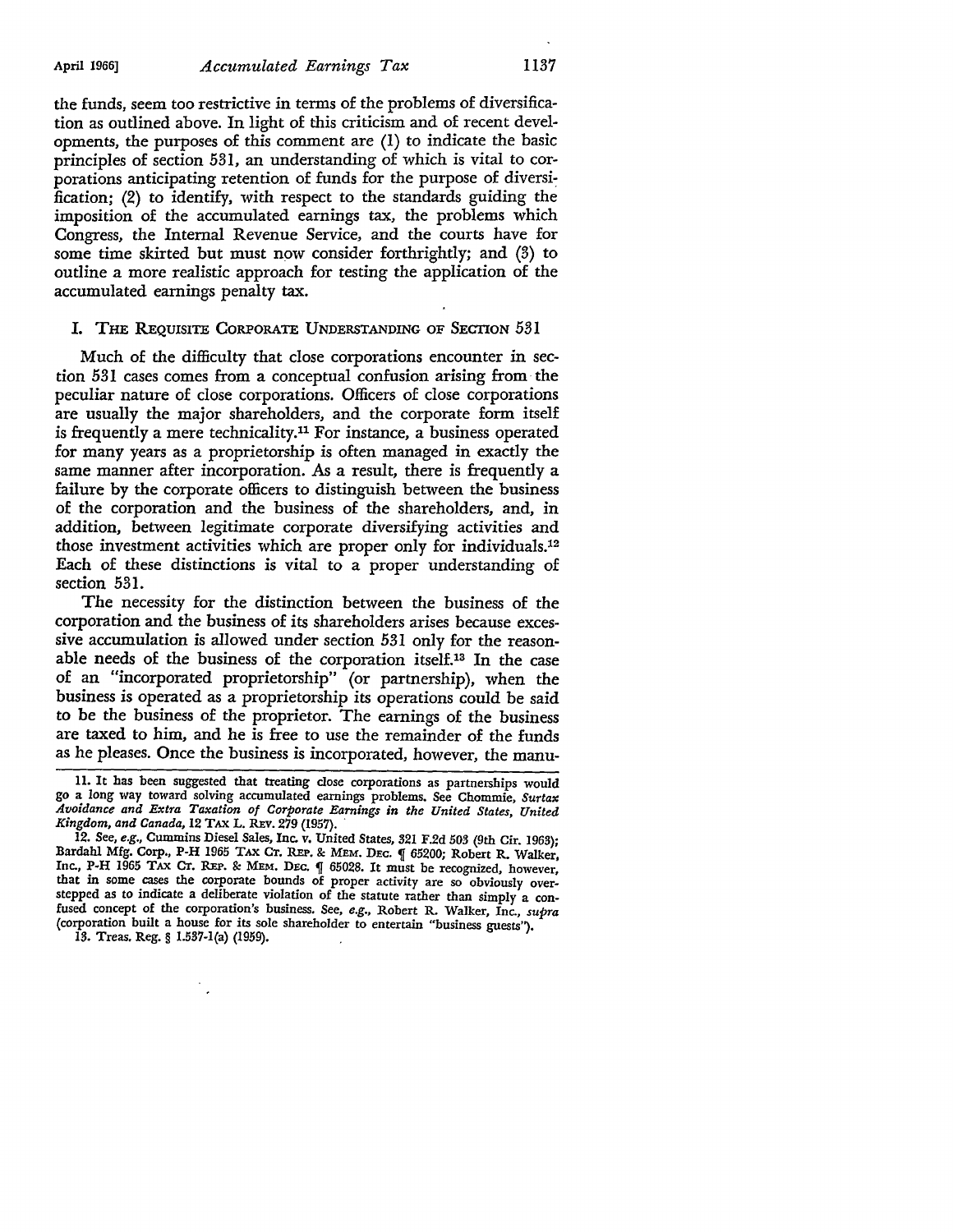facture or sale of the goods or services is technically the business of the corporation, while the business of the shareholder is merely ownership of the corporation. Since the earnings of the corporation are taxed only at preferential corporate rates, use of the funds is limited to the business purposes of the corporation alone until the funds are distributed as dividends to the shareholder and taxed to him. It is this distinction that the officer-shareholders of some close corporations fail to make.

A second consideration of which corporate officers must be aware is the limitations on the type of business upon which a corporation may properly embark to diversify and still avoid the imposition of a penalty tax under section 531. In the past the scope of corporate diversification was circumscribed and uncertain as a resuit of the very limited view of the business of a corporation taken by the Regulations, the Commissioner's litigation policy, and the courts in section 531 cases. The Regulations under the 1939 Code provided that radical changes in the business of a corporation on the basis of an accumulation of earnings and profits might themselves show a violation of the statute.14 Accordingly, the Commissioner attempted to limit corporations to the particular lines of activity in which they were then engaged.15 Courts sought to determine the "regular" business of corporations and warned of "blind acceptance of marked sweeps from previous rudder course"16 and undertakings "which seem to represent business anachronism."<sup>17</sup> While it may be true that a corporation will avoid shareholder taxation if it uses its retained earnings and profits to embark upon a new business rather than distributing the funds as dividends, it must be recognized that the attitude expressed by the Regulations, the courts, and the Commissioner inhibits legitimate growth and is thus unrealistic and unjustified. In 1959 the Regulations were changed to the present form, which states simply that "the business of a corporation is not merely that which it has previously carried on but includes, in gen-

17. *Ibid.* See also Automotive Rebuilding Co., 27 P-H Tax. Ct. Mem. 835 (1958). In holding an accumulation unreasonable, the Tax Court confined the taxpayer's needs to those of its "regular" business, although it suggested that an accumulation might be reasonable if the taxpayer had already engaged in another business or "immediately contemplated" so doing. However, in Jacob Sincoff, Inc. v. Commissioner, 209 F.2d 569 (2d Cir. 1953), the taxpayer was engaged in a securities business in addition to being a jobber in the paper business; nevertheless, the court thought that since investment in securities was one way of avoiding a tax on shareholders, the taxpayer could not argue that the needs of the securities business justified accumulating funds.

<sup>14.</sup> Treas. Reg. 118, § 39.102-3(b) (1939).

<sup>15.</sup> The Commissioner has taken this position even recently. See Electric Regulator Corp. v. Commissioner, 336 F.2d 339 (2d Cir. 1964), *reversing* 40 T.C. 757 (1963). "If the Treasury decides that the manufacture of 'Regohm' is the 'business,' then it would forever consign petitioner to the manufacture of that product and view its need accordingly." *Id.* at 345.

<sup>16.</sup> Kerr-Cochran, Inc. v. Commissioner, 253 F.2d 121, 124 (8th Cir. 1958).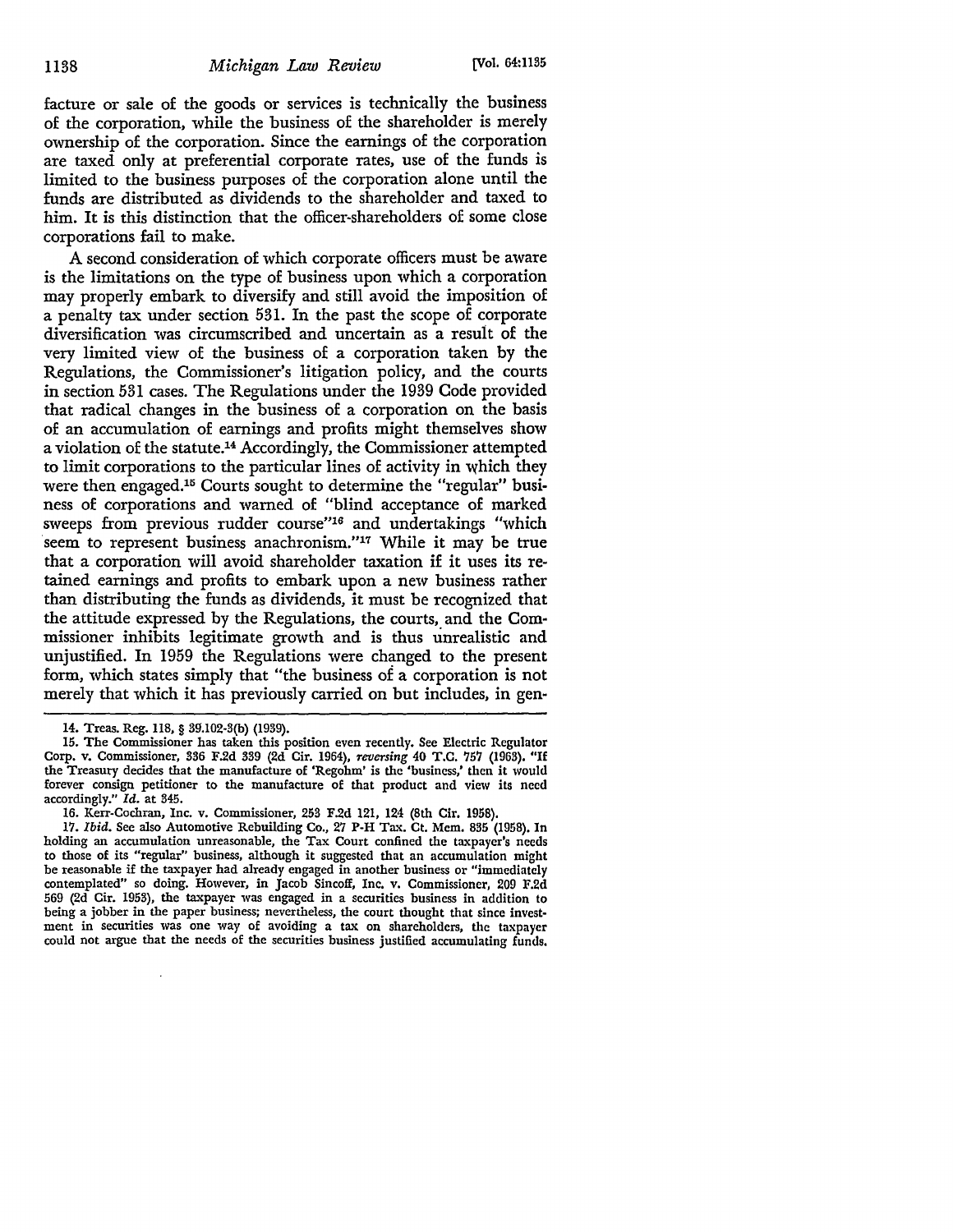eral, any line of business which it may undertake/'18 There is no requirement in this Regulation that the new activity be related to the former, and the courts have implied no, such limitation. Thus, a corporation may change businesses, or it may take on more than one business without being held automatically accountable under section 531.19 Although courts seem to be somewhat more willing to approve accumulations for a second business which is related to the first,<sup>20</sup> even accumulations for totally unrelated endeavors are sanctioned if the second business is actively carried on.<sup>21</sup>

The requirement that the· second business be "actively" carried on is an important qualification, however. While an individual may generally engage in any business or make any investment, corporate diversification is more circumscribed because of the possibility of tax avoidance. Legitimate corporate diversification under section 531 contemplates only *active* entry into new businesses or lines of products.22 Passive investment in activities unrelated to the corporation's business, on the other hand, indicates that the funds so used are not needed in the business, and that under the theory of section 531 they should be distributed as dividends to the shareholders, who can then invest them, if they desire, to diversify their own holdings. While recognizing that "inactive employment" of corporate earnings ordinarily indicates an intent to assist stockholders in tax avoidance and thus calls for scrutiny, courts do acknowledge that mere passiveness does not of itself make accumulation unreasonable if the invest- , ment can be classed as a liquid asset and if the taxpayer can show that the accumulation was dictated by a business need requiring the 'maintenance of a liquid position.23 For example, a temporary

20. See, *e.g.*, Havens & Martin v. United States, 65-1 U.S. Tax Cas. ¶ 9417 (E.D. Va. 1965); Buffalo Batt & Felt Corp. v. United States, 64-2 U.S. Tax Cas. [19724 (W.D.N.Y. 1964); Carolina Rubber Hose Co., P-H 1965 TAX Cr. REP. & MEM. DEC. [65229; Alma Piston Co., 32 P-H Tax Ct. Mem. 1075 (1963); Youngs Rubber Corp., 31 P-H Tax Ct. Mem. 1766 (1962), *aff'd,* 331 F.2d 12 (2d Cir. 1964).

21. See, *e.g.,* Sandy Estate Co., 43 T.C. 361 (1964). The magnitude and character of petitioner's mortgage loan activities were found sufficient to constitute a legitimate "business" even though entirely unrelated to petitioner's apartment house business.

22. The requirement of "active" conduct of the new business is the clear import of the Treasury's re-definition of the "business" of a corporation in 1959. See Treas. Reg. § 1.537-3 (1959). See generally Altman, *supra* note 9; Altman, *Corporate Accu*mulation of Earnings, 36 TAXES 933, 952 (1958). Where an entire business is passive, moreover, it is policed through the provisions of the Internal Revenue Code dealing with personal holding companies, §§ 541-47. See generally Libin, *Personal Holding Companies and the Revenue Act of 1964,* 63 MICH. L. REv. 421 (1965).

23. See, *e.g.,* Oyster Shell Prods. Corp. v. Commissioner, 313 F.2d 449 (2d Cir. 1963); R. Gsell & Co. v. Commissioner, 294 F.2d 321 (2d Cir. 1961), *reversing* 34 T.C. 41 (1960); Carolina Rubber Hose Co., P-H 1965 TAX CT. REP. & MEM. DEC. 11 65229. Investments in real estate activities, however, are usually considered tainted. See, *e.g.,* Bardahl Mfg. Corp., P-H 1965 TAX CT. REP. & MEM. D.EC. 1f 65200; J. Gordon Turnbull, Inc., 41 T.C. 358 (1963).

<sup>18.</sup> Treas. Reg. § l.537-3(a) (1959).

<sup>19.</sup> Sandy Estate Co., 43 T.C. 361 (1964):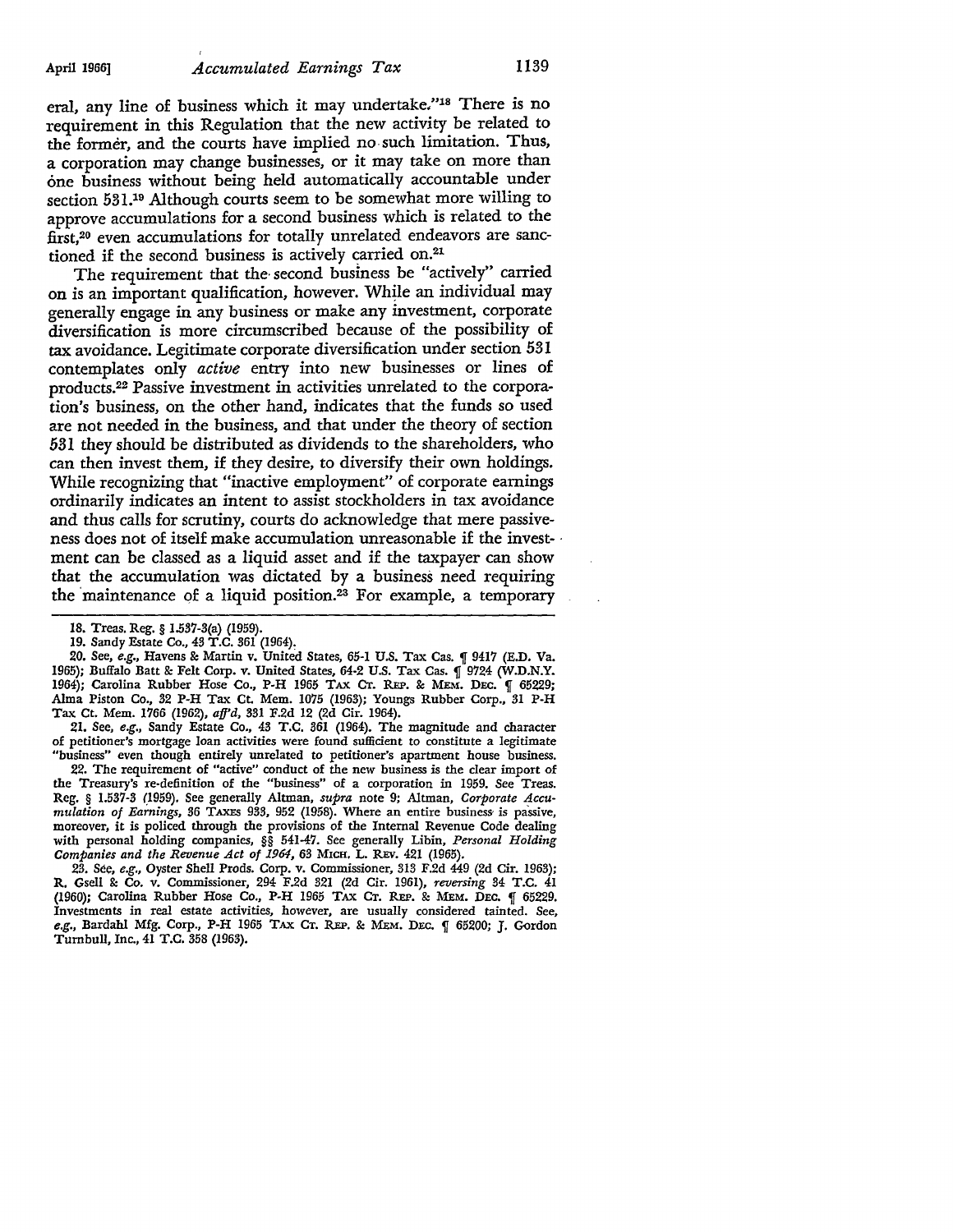investment of funds was sanctioned where the necessity of paying a future tax liability was shown and considered a reasonable need of the business.24 Similarly, the purchase of another corporation's stock which was readily convertible into cash was approved where the purchase was made with money retained under a profit-sharing plan and was intended as a partial funding of the corporation's liability under the plan.25 Of course, if a permanent passive investment can itself be shown to be for the reasonable needs of the business, there is no question of its propriety, as, for instance, in situations involving the purchase of stock of a supplier to ensure a reliable source of supply,26 loans to assist a company with which the taxpayer does business, $27$  an investment in a bank with which the taxpayer does business,<sup>28</sup> or the purchase of government bonds for use as collateral to obtain outside financing.29 While passive investments may thus be approved for limited purposes, it is othenvise clear that diversification of the corporate enterprise is proper only through the *active* carrying on of the new trade or business.

#### II. THE STANDARDS OF SECTION 531

While the difficulty of distinguishing carefully between the business of a corporation and that of the shareholders, and also between legitimate corporate diversification and mere diversion of corporate funds, may be a cause contributing to the problems of diversification within the framework of section 531, it is the responsibility of Congress, the Internal Revenue Service, and the

26. See Bremerton Sun Publishing Co., *supra* note 25.

2'7. See Metal Office Furniture Co., 21 P-H Tax Ct, Mem. 952 (1952) (loans made to benefit the taxpayer through business relations). *But see* Raymond I. Smith, Inc, v. Commissioner, 292 F.2d 470 (9th Cir. 1961), where an investment was found unreasonable because of a gross disproportion between commitments made and prospective benefits to taxpayer. In Henry van Hummell, Inc., P-H 1964 TAX Cr. REP. & MEM. DEC.  $\parallel$  64290, though the benefit to be derived from an investment was said to be unclear, the investment was held to be reasonably related to taxpayer's business since it had been motivated by business negotiations and was liquidated when the negotiations were broken off.

Treas. Reg. § 1.537-2(c) suggests three types of loans which may indicate unreasonable accumulation: loans to shareholders, loans unrelated to the conduct of the business made to persons other than shareholders, and loans to corporations con- trolled by the shareholders of the taxpayer.

28. See Metal Office Furniture Co., *supra* note 27. *But see* Henry van Hummell, Inc., *supra* note 27, where it was held that since the taxpayer acquired only 2% of the bank's stock and gained no representation on the board of directors, there was no advantage to be derived from the investment.

29. See Bremerton Sun Publishing Co., 44 T.C. 566 (1965); Sandy Estate Co,, 48 T.C. 361 (1964).

<sup>24.</sup> See Mead's Bakery, Inc., P-H 1965 TAX Cr. REP. & MEM. DEC. ¶ 64104, See also Barrow Mfg. Co. v. Commissioner, 294 F.2d '79 (5th Cir. 1961); Bardahl Mfg, Corp., *supra* note 23.

<sup>25.</sup> See John P. Scripps Newspapers, 44 T.C. 453 (1965); Bremerton Sun Publishing Co., 44 T.C. 566 (1965).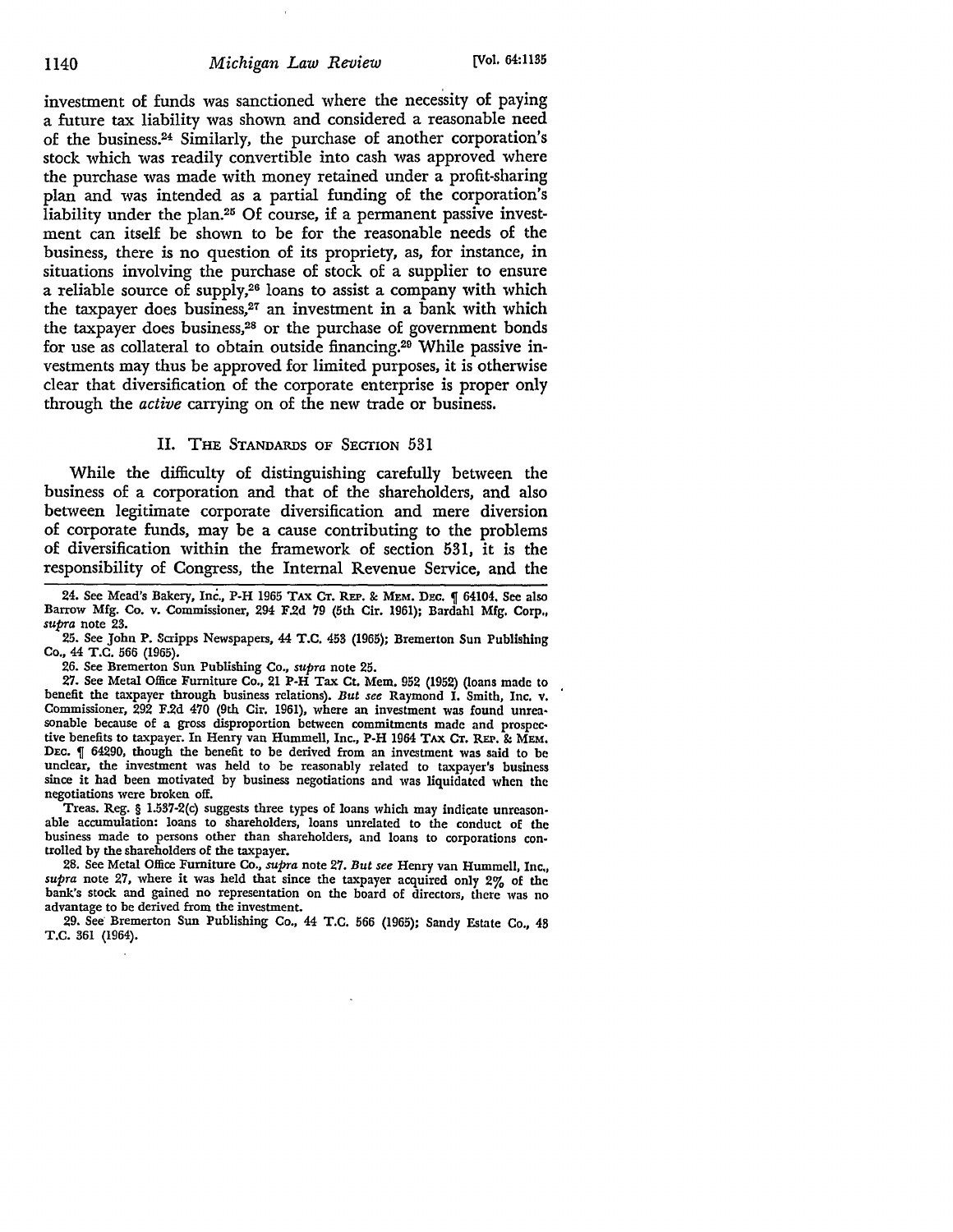courts to accord recognition to corporate realities in designing and applying standards to test the reasonableness of corporate accumulations. From time to time overtures have been made in this direction, but the efforts have unfortunately fallen short of an adequate appraisal of the factors involved.

#### A. *Congress and the Internal Revenue Service*

When Congress was considering revision of the Internal Revenue Code in 1954, complaints were received that the section 531 tax was "prejudicial to small business," was "applied in an arbitrary manner," and was "a constant threat to expanding business enterprises."30 The heart of the problem was the lack of adequate standards as to what constituted the reasonable needs of a business. Some of the standards which had been used to test the reasonableness of business needs were regarded by Congress as "erroneous or irrelevant."31 Indeed, it was noted that revenue agents often "applied their individual concepts as to business needs. "32 One test in particular which was thought to warrant specific correction was the requirement that there must be an immediate need for the funds in the business before a retention of earnings could be justified.33 To make it clear that a corporation committed to an expenditure of funds should not be subject to the section 531 tax while it accumulated sufficient funds to carry out its plans, section 537 was added to the Code, defining the reasonable needs of the business so as to include the *reasonably anticipated* needs of the business. The thrust of the congressional intent regarding application of this new section was embodied in a revision of the Regulations in 1959. The Regulations now state that the reasonableness of an accumulation is to be

31. For example, it had been the rule that a corporation which distributed 70% of its earnings would not be subjected to the tax. See Treas. Dep't Release, April 13,

32. S. REP. No. 1622, 83d Cong., 2d Sess. 69 (1954).

33. See, *e.g.,* Kerr-Cochran, Inc. v. Commissioner, 253 F.2d 121 (8th Cir. 1958).

<sup>30.</sup> S. REP. No. 1622, 83d Cong., 2d Sess. 68 (1954). In an effort to remedy this situation, several new provisions were enacted. First, § 534 was added to shift the burden of proof to the Commissioner in certain cases. It was felt that the prior procedure of placing the burden of proof on the taxpayer in all' cases had had a number ·of undesirable consequences, such as insufficient screening of cases before assertions of deficiencies asserted, considerable expense and effort by taxpayers in proving accumulations reasonable, use of the tax as a threat to force settlement on other issues, and submission to the tax by taxpayers to avoid the expense of litigation. See id. at 70. For a discussion of how § 534 has failed to live up to the hopes for it, see generally Pye, *Section 534 and the Shiftless Burden of Proof,* 51 A.B.A.J. 784 (1965). Second, an accumulated earnings credit was provided for in § 535(c). See note 8 *supra.* The \$60,000 (now \$100,000) minimum credit was specifically designed to give small corporations an opportunity to accumulate for expansion without fear of the § 531 tax. The credit for so much of an accumulation as is shown to be for the reasonable needs of the business was included to avoid the harsh situation where most of an accumulation could be justified, but a small portion could not be.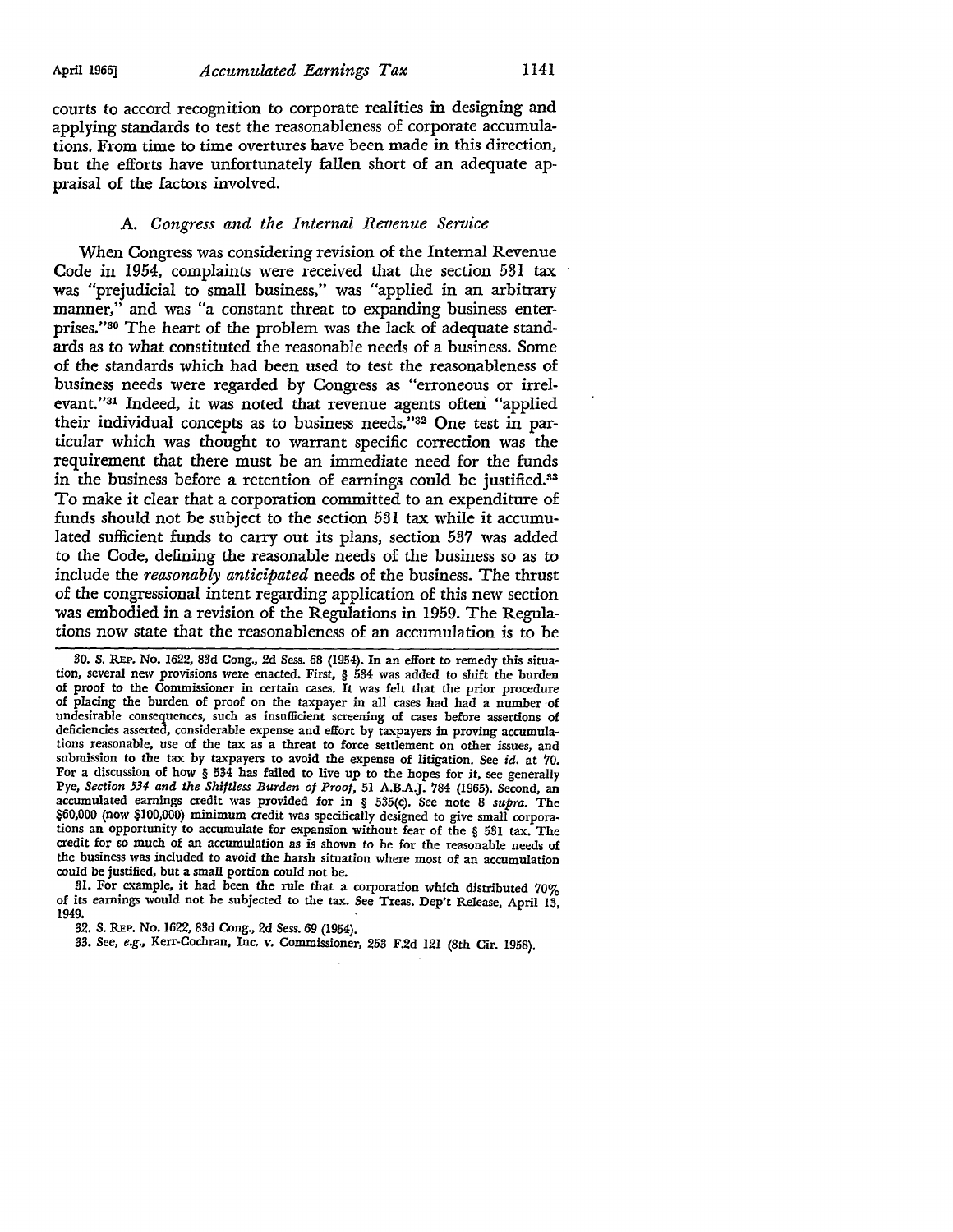determined, in general, by a "prudent businessman" test.<sup>34</sup> However, in allowing a corporation to justify an accumulation of earnings and profits on the basis of reasonably anticipated future needs, the Treasury Department adopted in the Regulations the congressional committees' language, which requires that further standards be met. Thus, "there must be an indication that the future needs of the business require such accumulation,  $\ldots$  the corporation must have specific, definite, and feasible plans for the use of such accumulation,''35 and, finally, execution of such plans must not be "postponed indefinitely."36

### B. *The Courts*

While three elements—necessity, plans, and execution—are thus required to justify an accumulation for the reasonably anticipated future needs of a business, most section 531 cases have centered on the second of these elements, the corporate plans for the use of an accumulation. It has not been difficult for corporations to formulate some general "need," such as expansion, enlargement of working capital, or diversification,<sup>37</sup> and "execution" has rarely been a critical consideration. When the plans have been found insufficient, the , question of execution has of course not been reached;<sup>38</sup> when the plans have been found sufficient, they have in fact usually been implemented.89 In focusing their attention upon the second element, the plans for the use of the accumulated funds, the courts have placed great reliance on the standard of specificity, definiteness, and feasibility of the plans.40 Several recent cases, however, indicate a certain degree of judicial disenchantment with the standards for evaluating the sufficiency of the plans.41 The courts in these cases have felt constrained to talk in terms of the congressional language

37. See, *e.g.,* Egan, Inc. v. Commissioner, 236 F.2d 343 (8th Cir. 1956); Robert R. Walker, Inc., P-H 1965 TAX Cr. REP. & MEM. DEC. 1 65028. In J. Gordon Turnbull, Inc., 41 T.C. 358 (1963), however, taxpayer's investments in unrelated activities were thought to indicate that there was no need for the funds in the business,

38. See, e.g., Carlen Realty Co. v. Tomlinson, 65-1 U.S. Tax Cas. **1** 9425 (5th Cir. 1965); Robert R. Walker, Inc., *supra* note 37.

39. See, *e.g.,* Alma Piston Co., 32 P-H Tax Ct. Mem. 1075 (1963).

40. See, *e.g.*, Henry van Hummell, Inc., P-H 1964 TAX Cr. Rev. & Mem. Dec. ¶ 64290, at 1954-64: "The cases have held repeatedly, and the . . . Regulation requires, that the corporation . . . must have definite and specific plans for this use." See also Barrow Mfg. Co. v. Commissioner, 294 F.2d 59 (5th Cir. 1961); I. A. Dress Co, v. Commissioner, 273 F.2d 543 (2d Cir.), *cert. denied,* 362 U.S. 976 (1960); Robert R. Walker, Inc., P-H 1965 TAX CT. REP. & MEM. DEC.  $\P$  65028.

41. Electric Regulator Corp. v. Commissioner, 336 F.2d 339 (2d Cir. 1964), *reversing*  40 T.C. 757 (1963); Oman Constr. Co., P-H 1965 TAX CT. REP. & MEM. DEC, 1 65325; Freedom Newspapers, Inc., P-H 1965 TAx Cr. REP. & MEM. DEC. ¶ 65248; Carolina Rubber Hose Co., P-H 1965 TAX Cr. REP. & MEM. DEC. ¶ 65229; Alma Piston Co., 32 P-H Tax Ct. Mem. 1075 (1963).

<sup>84.</sup> Treas. Reg. § 1.537-l(a) (1959).

<sup>35.</sup> Treas. Reg. § 1.537-l(b)(l) (1959).

<sup>36.</sup> *Ibid.*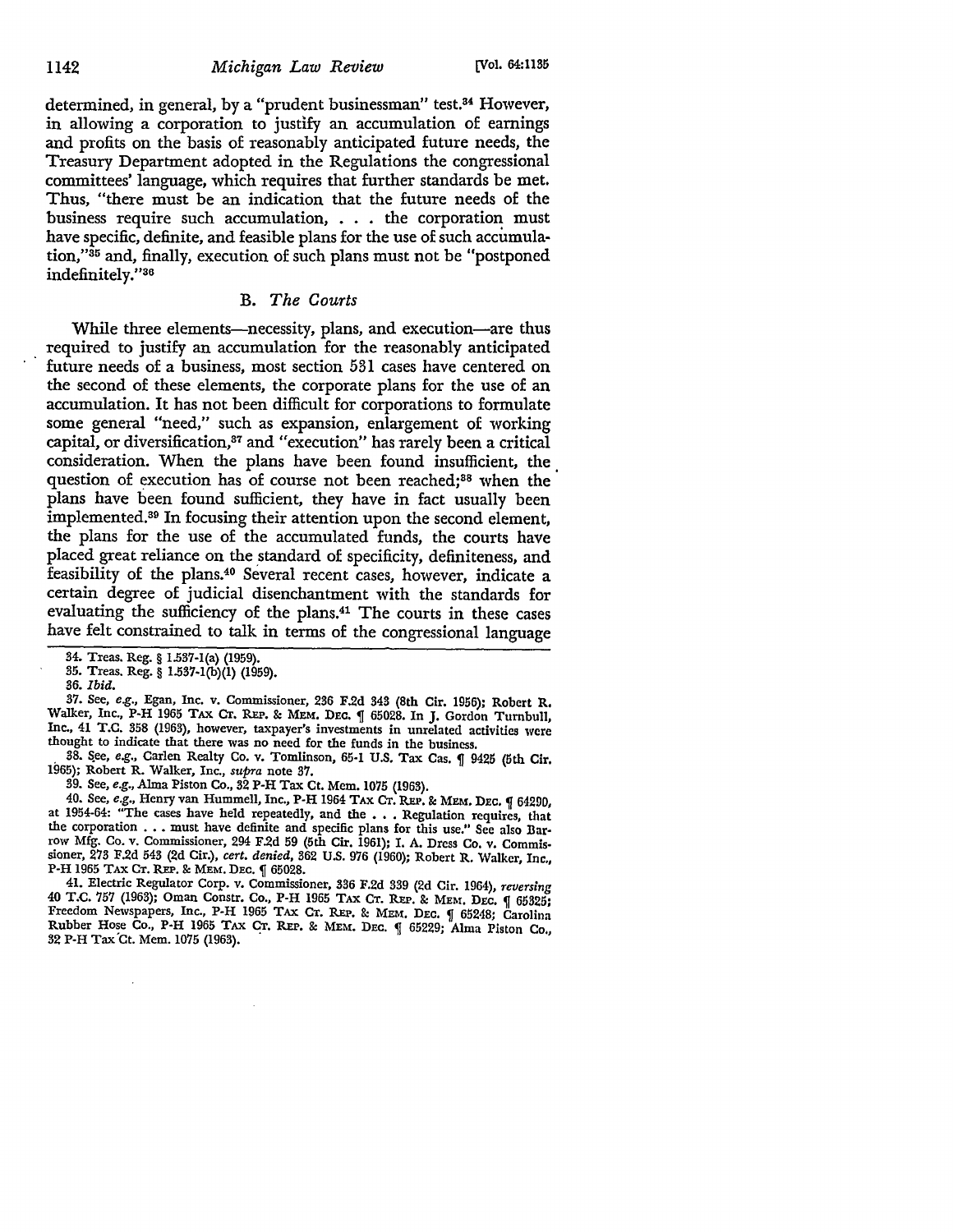and the language of the Regulations, but they have qualified that language in such a way as to indicate a recognition that the standard of specificity holds no magic in itself. Rather, it is merely a frequently convenient measure of the likelihood that a corporation will follow through with an avowed goal. As the courts which have been troubled by the specificity standard recognize, there are other instances where specificity of plans is not a realistic standard by which to test corporate accumulations. It is suggested that this is especially true when the "business need" identified is diversification. As noted previously, opportunities for diversification are not always readily available, and a corporation legitimately planning to undertake diversification out of internally generated funds may often be required to accumulate funds for an indefinite period without specific plans for their use. While the courts must not permit violations of section 531, neither must they ignore these realities of corporate life.

#### III. A NEW APPROACH

The approach of the courts in recent cases has been that if a corporation is able to demonstrate, by reference to factors other than specificity of plans, a sufficient likelihood that it will follow through with its expressed intentions for use of accumulated funds, the mere absence of specificity of plans should not warrant section 531 liability. The analysis required by this approach involves a more extended inquiry into the facts of each case than a mere search for specific plans. In addition, if this approach is indicative of a  $\cdot$ trend, section 531 cases will depend more than ever upon the facts of each case. It is possible, nevertheless, to categorize certain situations and to identify certain factors which would indicate when and to what extent the rigidity of the specificity requirement might be relaxed.

#### A. *Involuntary Diversification*

When diversification is involuntary—that is, when there are hazards facing a business which would indicate to a prudent businessman the need for diversification-the likelihood of a planned diversification becoming a reality is increased sufficiently to allow a concomitant decrease in the reliance on the specificity of the plans, so long as there is some additional evidence that the taxpayer intends to meet the hazards. Of course, funds may not legitimately be accumulated for unrealistic hazards,<sup>42</sup> for "vague and unsupported premonitions of the future,"<sup>43</sup> or for "unexpected demands" or

<sup>42.</sup> Treas. Reg. § l.537•2(c)(5) (1959).

<sup>43.</sup> Youngs Rubber Corp., 31 P·H Tax Ct. Mero. 1766 (1962), *afj'd,* 331 F.2d **12**  (2d Cir. 1964). *Compare* KOMA, Inc. v. Commissioner, 189 F.2d 390 (10th Cir. 1951), *and* Southland Indus., Inc., 15 P·H Tax Ct. Mem. 897 (1946), *with* Havens & Martin v. United States, 65-1 U.S. Tax Cas. ¶ 9417 (E.D. Va. 1965).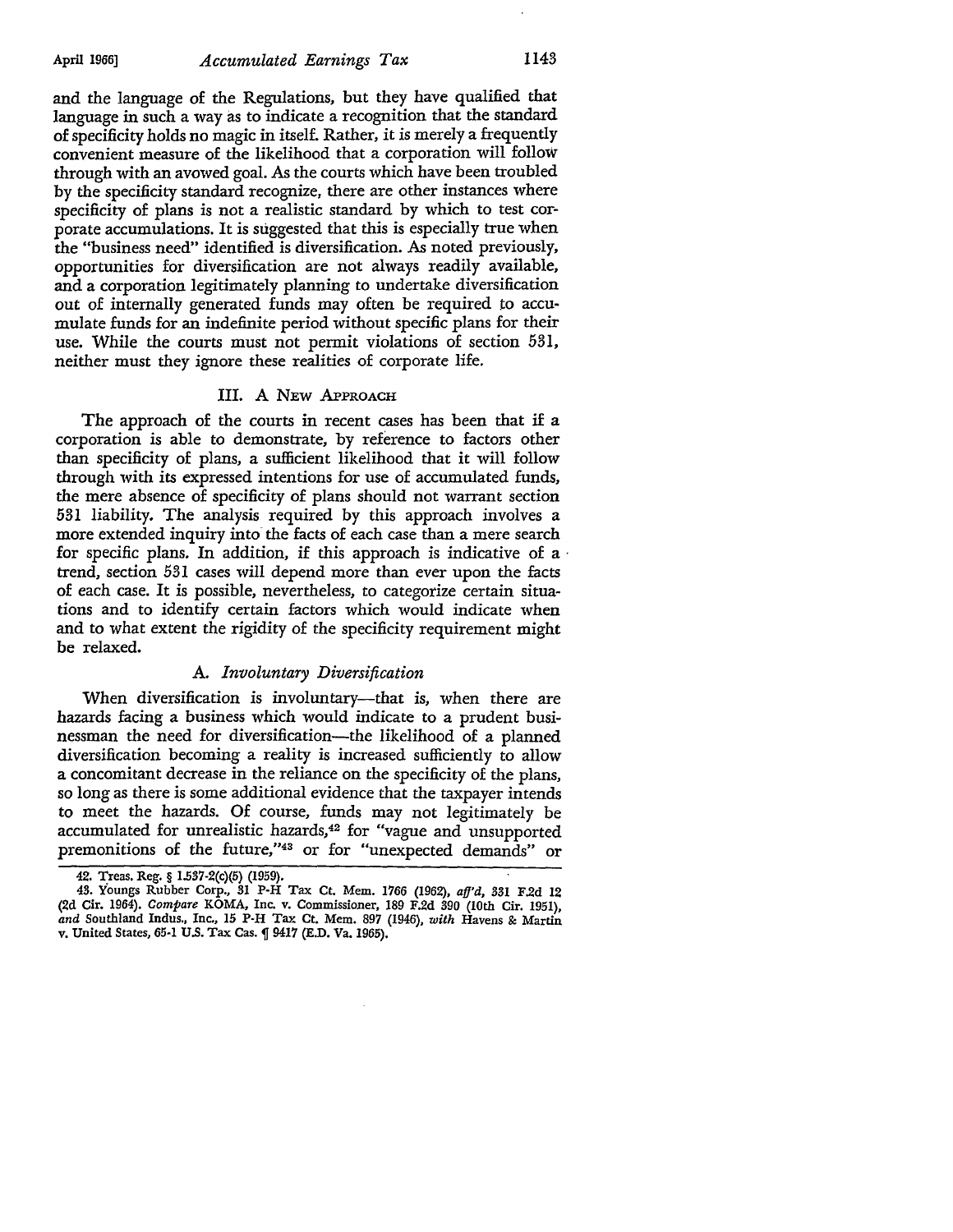"unanticipated emergencies."44 When the hazards are real, however, the remedial measures undertaken by the taxpayer are likely to be just as real. Furthermore, that the hazard is only a contingency should be immaterial, because regardless of the occurrence of the contingent event, the important points are whether the taxpayer reasonably believes that it will be forced to enter a new business and whether it intends to enter the new business when and if the imminence of the threat should demand such action.40 Thus, it has been persuasively argued that "a corporation which sees a financial storm on the horizon should be able to accumulate earnings merely to weather the storm, to provide a cushion against a foreseeable drain on earnings and/or capital without having to use the funds for diversification~a diversification which might not be needed when the financial storm has passed."46 Although it did not arise in the diversification setting, the recent case of *Oman Constr. Co.*<sup>47</sup> is illustrative of this principle. Taxpayer, a heavy construction company, retained earnings in order to protect against the risks of loss which were particularly acute in its foreign construction projects because of transportation hazards, political upheaval, native labor problems, currency exchange limitations, health risks, and communications difficulties. In addition, in taxpayer's business it bid on many jobs but did not know in advance which bids would be successful. Once a bid was accepted, however, taxpayer was committed to complete the job, with the constant possibility of having to buy more equipment. While it has frequently been held in the past that a corporation may reasonably protect against contingencies,48 here the Commissioner argued that taxpayer must have specific plans for use of its accumulated funds in order to justify their retention. Although taxpayer had no *specific* plans for the use of its accumulated funds for each purpose identified, further analysis' showed *sufficient possibility* of use of the funds for equipment, qualification to bid, losses, renegotiation refunds, and maintaining an organization of engineers and superintendents, that the Tax Court found that the accumula-

44. Smoot Sand &: Gravel Corp. v. Commissioner, 241 F.2d 197 (4th Cir.), *cert. denied,*  354 U.S. 922, *rehearing denied,* 354 U.S. 943 (1957).

45. Smoot Sand &: Gravel Corp. v. Commissioner, *supra* note 44. The court of appeals reversed the Tax Court, which had said that the taxpayer never planned to enter the new business voluntarily and that the contingency which might have forced it to do so never developed. 25 P-H Tax Ct. Mem. 330 (1956). See also Havens &: Martin v. United States, 65-1 U.S. Tax Cas. ¶ 9417 (E.D. Va. 1965).

46. Henry van Hummell, Inc., P-H 1964 TAX Or. REP. &: MEM, DEC, 'J 64290, at 1954-64 (dictum); cf. Ted Bates & Co., P-H 1965 TAX Cr. REP. & MEM. DEC.  $\int$  65251. 47. P-H 1965 TAX CT. REP. & MEM. DEC.  $\mathbb{q}$  65325.

48. See, *e.g.,* Smoot Sand &: Gravel Corp v. Commissioner, 241 F,2d 197 (4th Cir.), *cert. denied,* 354 U.S. 922, *rehearing denied,* 354 U.S. 943 (1957). *But see* Henry van Hummell, Inc., P-H 1964 TAX CT. REP. & MEM. DEC.  $\oint$  64290 (plans for contingency must be specific).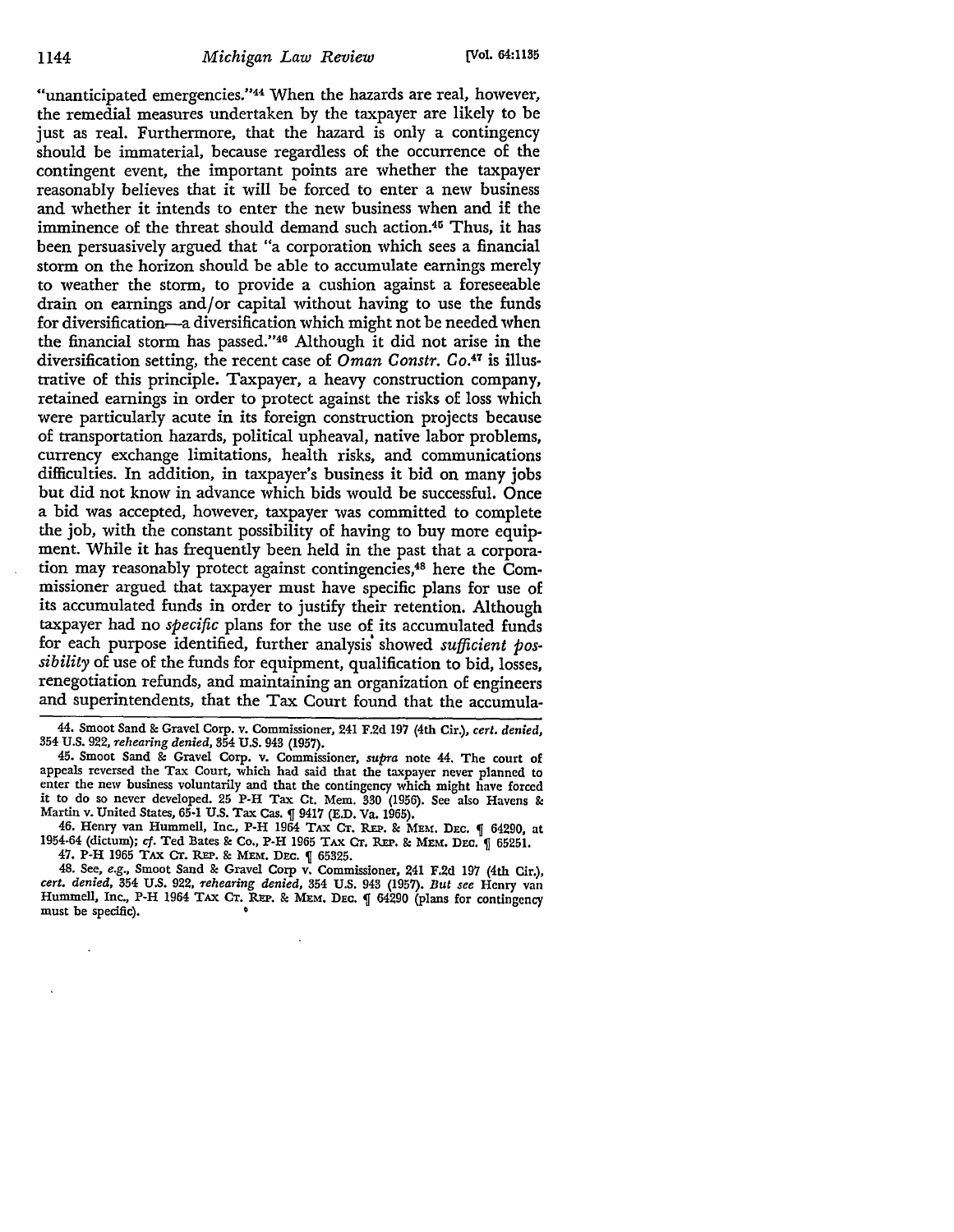tion for the "collective" purposes could not be said to be unreasonable.

When the hazards are both realized and permanent rather than merely contingent, the effort to diversify will ordinarily be more intensive, but the problem of specificity of plans is the same. One of the most persuasive evidences that a "permanent hazard" is confronting a corporation is a decline in business. While some business declines might be reversed by cutting costs or increasing sales promotion, often the only way to remedy the decline is to diversify into a new business or line of products. An examination of the reasons for a decline in business is thus necessary in order to determine the probability of diversification taking place because of the decline. The strongest case is a complete cutting off of the taxpayer's business, as, for instance, through loss of a franchise. Here, a corporation's only alternative to dissolution is to enter a new business. Therefore, unless such a taxpayer is making no bona fide effort to find a suitable new business, the absence of specific plans should not warrant a section 531 penalty.49 Almost as convincing a situation is one involving a technological change which causes the taxpayer's product to become obsolescent. The extent of both the innovation and the resultant obsolescence must be examined, but where they indicate continued decline or eventual termination of the taxpayer's business, the situation is the same as above.50 In *Electric Regulator Corp. v. Commissioner,51* for example, taxpayer argued that technological change in its industry necessitated

50. In Buffalo Batt & Felt Corp. v. United States, 64-2 U.S. Tax Cas. § 9724 (W.D.N.Y. 1964), an accumulation was held reasonable where, because of the development of substitutes for cotton batting in the furniture industry, and because the furniture and textile industries were moving to the South and thus impairing taxpayer's ability to compete, taxpayer expected severe declines in its business. Taxpayer was "contemplating" production of a synthetic fiber fill and was "considering" acquisition of a furniture company.

In Youngs Rubber Corp., 31 P-H Tax Ct. Mero. 1766 (1962), *a/fd,* 331 F.2d 12 (2d Cir. 1964), taxpayer, a manufacturer of rubber prophylactics, had already diversified into other lines of similar products to meet the competitive threat of oral contraceptives. An accumulation of \$500,000 labeled simply for "technological progress,'' was thus thought by the court to be unreasonable.

51. 336 F.2d 339 (2d Cir. 1964), *reversing* 40 T.C. 757 (1963).

<sup>49.</sup> In Egan, Inc. v. Commissioner, 236 F.2d 343 (8th Cir. 1956), the taxpayer corporation had operated a Chevrolet dealership which was cancelled on October 31, 1948, leaving the taxpayer with \$750,000 in idle funds. When the corporation was liquidated in 1953 upon the death of the sole shareholder, however, it still had not undertaken any new business. This delay is of itself, of course, some evidence of an intent to avoid tax. See Treas. Reg. § 1.537-I(b)(2) (1959). In addition, there was little evidence that any real effort had been made to find a new business, except an expression of concern in the minutes of the corporation and a change in the corporate charter to permit the carrying on of a real estate business. While diversification opportunities may not be readily available, certainly it must be recognized that there comes a point at which failure to put idle funds to work must be penalized.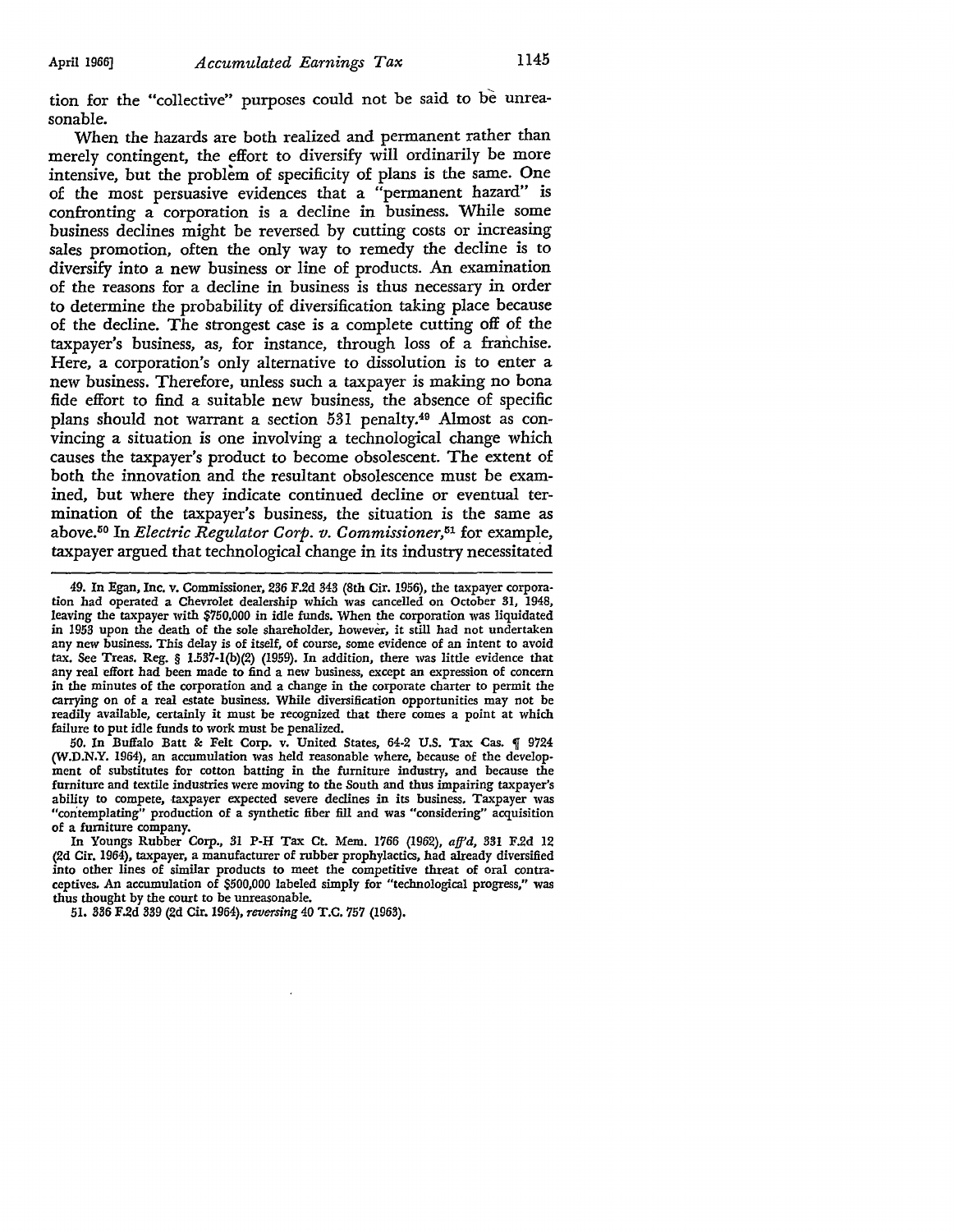the retention of funds to develop new products. The Court of Appeals for the Second Circuit reversed the Tax Court's finding of unreasonable accumulation, noting that in this day of rapid technological change products may quickly become outmoded and it is not always possible for a corporation to have a specific goal at the time funds are set aside. "Comments made in the past to the effect that a definite plan actually followed through must be on the company's books and records before moneys assigned thereto become anticipated needs may have to be appropriately qualified in particular cases."62 The court noted that taxpayer, a manufacturer of electric regulating devices, was in a field where technological change was a particularly relevant consideration. Indeed, demand for taxpayer's primary product had recently fallen off to the extent that it had been forced to develop a number of new products, necessitating greater space and equipment. The possibility of a recurrence of such a decline required that taxpayer be allowed to accumulate funds to develop new products. Also illustrative of the extent to which technological change will spur diversification is *Alma Piston Go.*<sup>58</sup> in which taxpayer, a supplier of automotive clutches, suffered a business decline when automatic transmissions were introduced on a large scale. During a four-year period, taxpayer accumulated funds with which it hoped to acquire a new business. The Commissioner assessed a section 531 penalty tax, arguing that taxpayer had no specific plans during the accumulation period, but the Tax Court, noting that a new business had eventually been acquired after lengthy negotiations, stated that "in our view such plans were specific and definite and were clearly feasible as is established by their consummation .... "64 Certainly it can be questioned whether taxpayer's plans were indeed "specific" during all of the years in issue; nevertheless, there would appear, by reason of the nature of taxpayer's business decline and its intensive search for a new business, to have been sufficient likelihood of diversification that the accumulation was properly held reasonable.

Finally, instances may occur where the taxpayer's buyers suffer a decline in business which is then reflected in taxpayer's business. The persuasiveness of this reason for accumulation of funds with a view to diversification depends in turn upon the reason for the buyers' decline, but to the extent that the decline is caused by factors which render the taxpayer's position incapable of improvement by means other than diversification; once again diversification is probable even apart from specific plans. For example, in *Carolina Rubber* 

<sup>52.</sup> *Id.* at 346.

<sup>53. 32</sup> P-H Tax Ct. Mem. 1075 (1963).

<sup>54.</sup> *Id.* at 1094.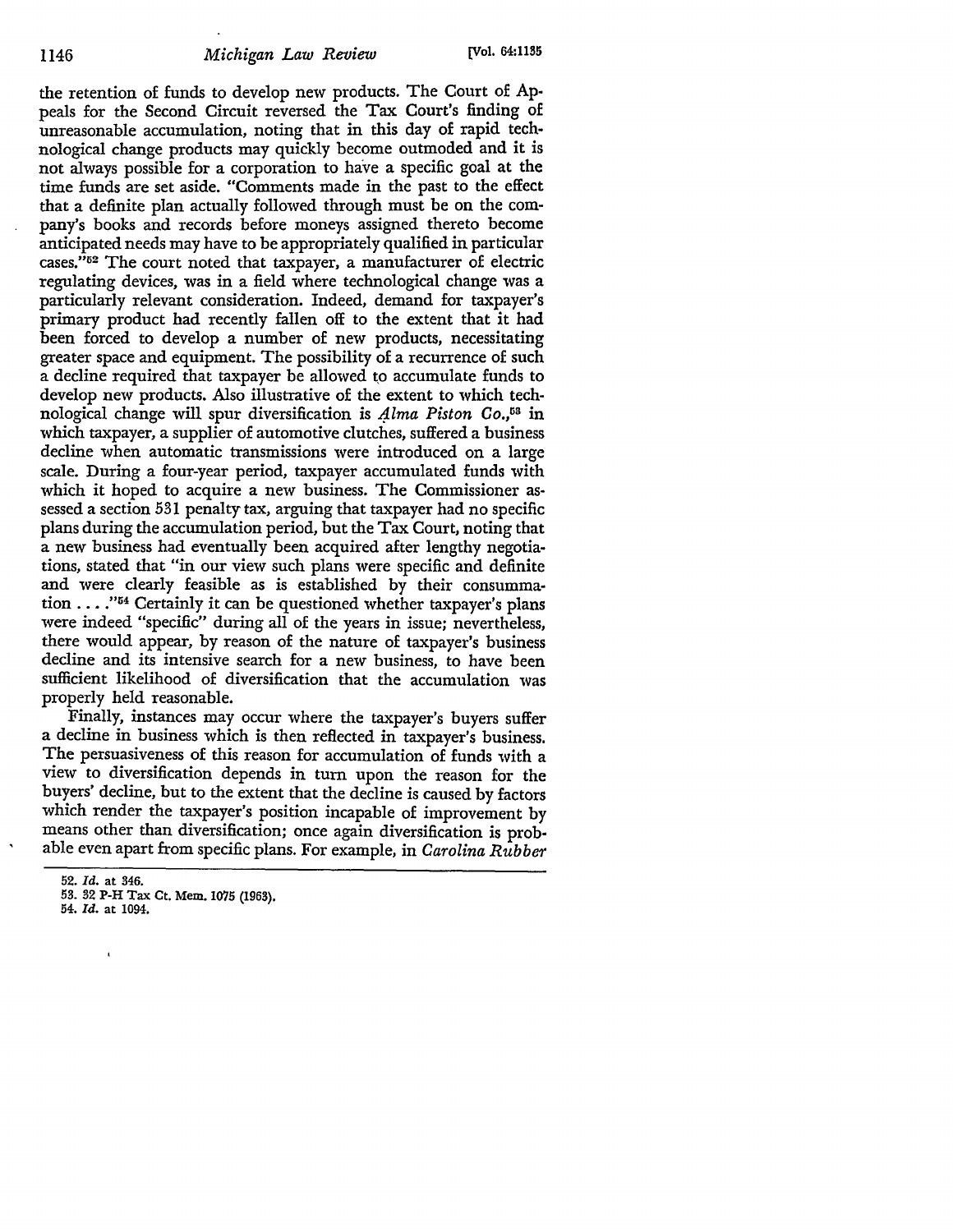*Hose Co.*<sup>55</sup> taxpayer was engaged in the railroad hose business, but planned to convert to the rubber roll business because of the decline of railroads. Once again the Commissioner asserted that the plans were not sufficiently specific. The court, although apparently convinced that taxpayer would eventually consummate its plans, was very much concerned with the specificity requirement of the Regulations. The court finally concluded, however, that the plans were not "so uncertain or vague as to be disqualified."56 Here again the strict specificity of the plans could probably be drawn into question, but the indicia of the necessity for modernization and diversification were sufficient to indicate the likelihood that taxpayer would accomplish its avowed intention. The court acknowledged that further developments might prove its judgment wrong, but stated that subsequent years must be judged in light of the facts as they then exist.<sup>57</sup>

The mere fact that a business is faced with hazards cannot of course be said to indicate conclusively that an accumulation of funds is for the reasonable needs of the business. However, to the extent that the pressures caused by the hazards indicate that the business must undertake diversification to rectify the situation, and to the extent that the taxpayer indicates that it is embarking on those steps as an alternative to stagnation or dissolution of the business, it seems reasonable that the emphasis placed upon the requirement of specific plans for use of an accumulation should be decreased.

#### B. *Voluntary Diversification*

It is clear that a corporation may, of its own free will, accumulate funds in order to diversify its operations. When the diversification is purely voluntary, however, the standards for testing the accumulation must be strict. In such cases, requiring specificity of plans may be the best way *to* ensure that a corporation will follow through with the diversification and not merely accumulate funds, avoid taxation, and yet continue to claim that it intends to diversify. Even here, however, there may be instances when specific plans should not be required. This was the case in *Freedom Newspapers, Inc.*<sup>58</sup> where taxpayer, which accumulated funds to acquire other newspaper publishing companies, successfully overcame the Commissioner's charge of lack of specific plans by showing that its need for expansion and

58. P-H 1965 TAX CT. REP. & MEM. DEC. ¶ 65248.

<sup>55.</sup> P-H 1965 TAX CT. REP. & MEM. DEC.  $\P$  65229.

<sup>56.</sup> *Id.* at 1281-65. *But see* Robert R. Walker, Inc., P-H 1965 TAX CT. REP. 8: MEM. DEC. **[** 65028. In *Walker*, taxpayer transported Studebaker automobiles, but in 1957 was investigating new "lines of business because Studebaker's business was declining. The Tax Court held, however, that since in 1957 the taxpayer had no specific plans for the use of its accumulated earnings, those earnings were unreasonable.

<sup>57.</sup> P-H 1965 TAX CT. REP. & MEM. DEC. [ 65229, at 1282-65.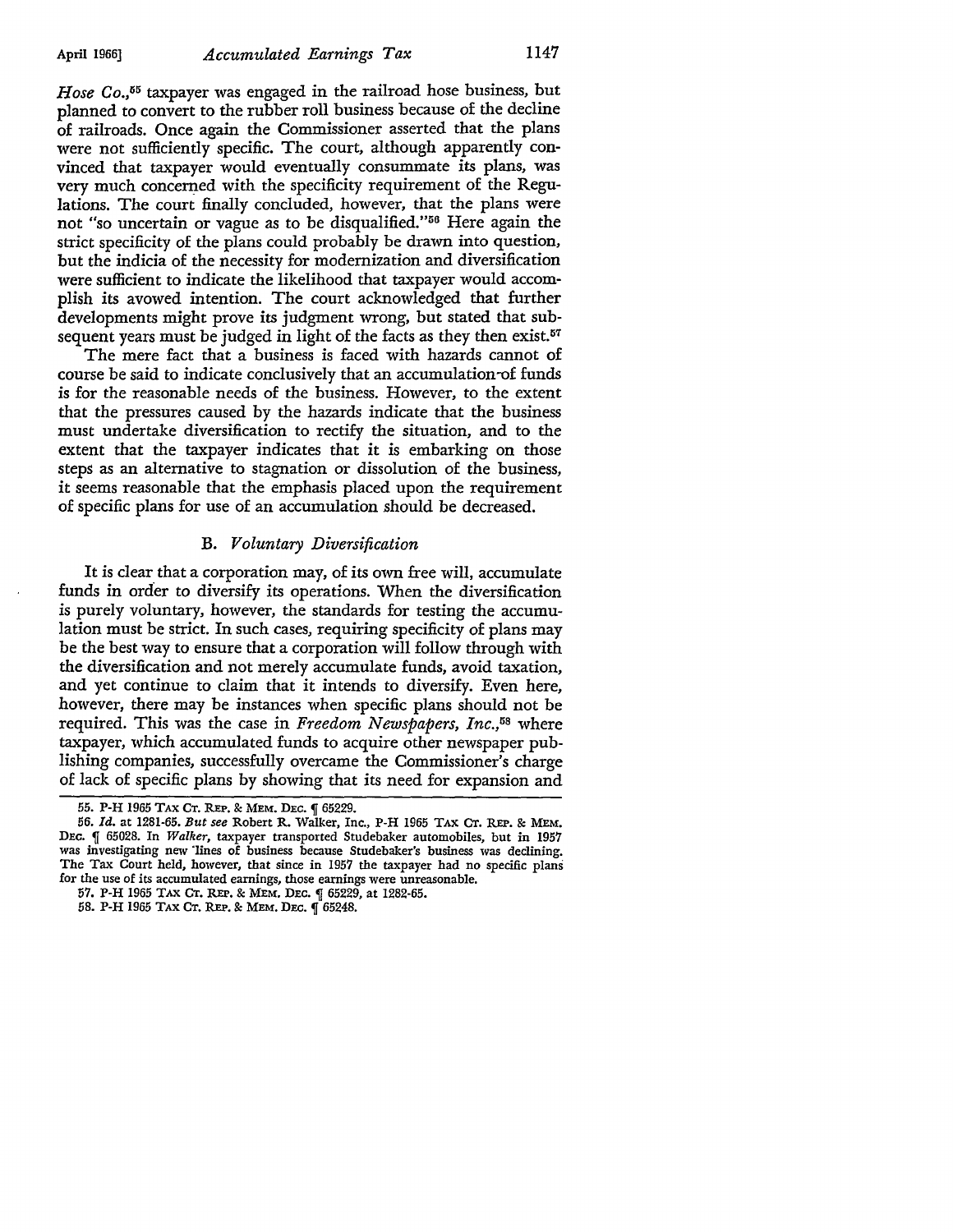acquisition of other newspapers was reasonable, in view of a trend in the newspaper business toward consolidation and large chain operations, a desire for greater dissemination of its political views, the need to give promising young executives greater responsibility and financial opportunity, and, finally, taxpayer's history of acquisitions. The Tax Court, in holding the accumulation reasonable, analyzed the specificity requirement in the context of the particular business involved, and concluded that where opportunities for expansion and acquisition are not readily available, plans need not be as definite as might othenvise be required to support a finding of reasonableness. The court recognized the unique nature of the newspaper industry and decided that since newspapers were not fungible commodities, it was not possible for the taxpayer to acquire another newspaper immediately upon a decision to do so. The most a taxpayer in such a situation may be able to do, it was concluded, is to demonstrate "a concurrent course of action . . . directed toward the averred purpose of accumulation,"50 or, in other words, "actively [to] search out opportunities for acquisitions."<sup>60</sup> Thus, even in the voluntary diversification situation it may be possible for a corporation to set forth sufficient indicia that the likelihood of diversification occurring can reasonably be said to outweigh the possibility of a section 531 violation.<sup>61</sup>

#### IV. **CONCLUSION**

The foregoing discussion has been presented on the basis of reported cases. It may be that, in the many instances which never reach the courts, the attitude of examining agents and regional settlement officers toward the above problems is actually more reasonable than that reflected by the Commissioner's litigation policy. Nevertheless, litigated cases, with the exception of those referred to above, indicate a strict policy on the part of the Service and the courts. Since it is \_important that taxpayers not be deterred from valid diversification and economic growth, it is suggested that steps be taken to reassure taxpayers that their good faith efforts will not be thwarted by what appear to be the unduly restrictive standards now used to determine the permissibility under section 531 of accumulation of funds. Perhaps what the courts have been doing in the recent cases previously discussed is simply applying the Regulations' general test of the

<sup>59.</sup> *Id.* at 1465-65.

<sup>60.</sup> *Ibid.* 

<sup>61.</sup> See also Mead's Bakery, Inc., P-H 1964 TAX CT. REP. & MEM. DEC. 1 64104, where taxpayer, in order to obtain a loan, was required to agree not to enter any new line of business. The court held reasonable an accumulation of funds with a view to entering the potato chip and frozen baked goods businesses, which taxpayer had entered indirectly through its shareholders with the understanding that it would acquire the businesses directly when the loan restrictions were lifted.